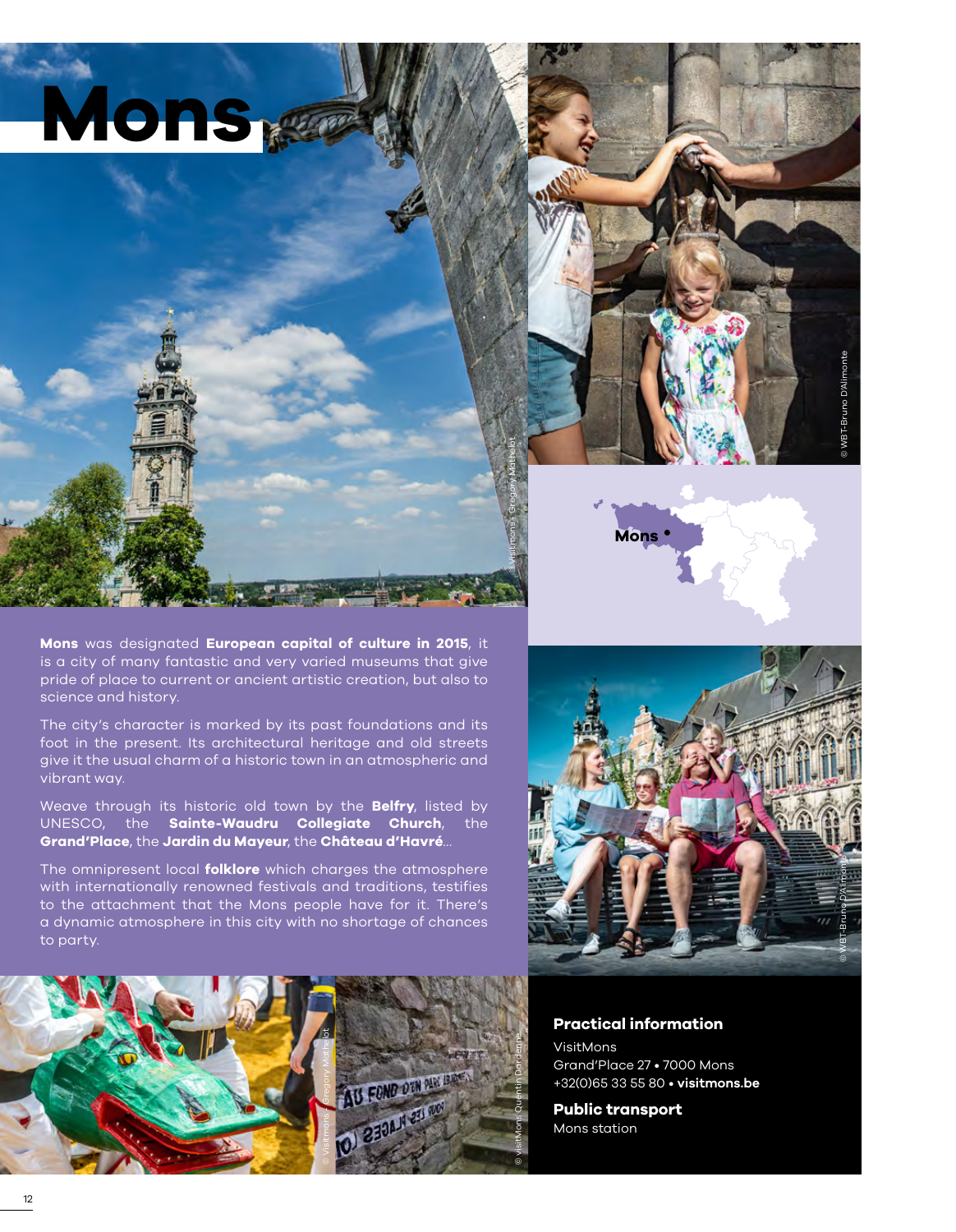# **Where to Stay**

### **Le Petit Dragon (Guest Rooms)**

These guest rooms are rated for the professional quality of the welcome and the eco-responsible approach and they are the ideal place for a family stay of 4 people. Located a little outside the city centre, you'll feel completely at home here with your own front door and living space.

Rue de la Genièvrerie 49 • 7022 Hyon (Mons) **[aupetitdragon.be](www.aupetitdragon.be)**

### **Mons Dragon House (Gite)**

This (3'Epis') gîte located in the heart of Mons, just a stone's throw from the 'Grand Place' (town square) and the charming pedestrian area makes a comfortable stopover for visitors to Mons. Its intimate layout will preserve your autonomy and sense of freedom.

Rue de la Grande Triperie 7 • 7000 Mons **[monsdragonhouse.be](www.monsdragonhouse.be)**

### **Les Auberges de Jeunesse (Youth hostel)**

The hostel is ultra-modern, located at the corner of a cobbled lane and below the Belfry. But also three minutes from the Grand'Place (town square) and only 1 km from the train station. Being such a friendly place it's easy to flourish in Mons, making the very best of all it has to offer.

Rampe du Château • 7000 Mons **[lesaubergesdejeunesse.be/mons](www.lesaubergesdejeunesse.be/mons)**

#### $\bullet$ **Van der Valk Hotel Mons Congres**

This 4\* hotel has a cosy style with spacious and elegant rooms offering magnificent views of the city, and is located only a few minutes from the centre. There are lots of seasonal packages, services and facilities to cater for all visitor's desires.

Avenue Melina Mercouri 7 • 7000 Mons **[hotelmons.eu](www.hotelmons.eu)**

### **La Barrière Alezane**

In a renovated farm, this (4'Epis') guest room located 7 km from Mons has a harmonious blend of contemporary style and original features. It's easily accessible by car and public transport and ideal for visiting Mons, Binche and the surrounding small villages.

Rue de Vellerelle-le-Sec 1 • 7031 Villers-Saint-Ghislain (Mons) **[barriere-alezane.be](http://www.barriere-alezane.be/)**

### **Maison d'Hôtes Compagnons 11 (Guest Rooms)**

This beautiful (4 'Epis') guest room in the historic centre of Mons oozes charm and comfort. It's located in a quiet spot between the station and the Grand'Place and 5- or 10-minutes' walk from the main tourist spots.

Rue des Compagnons 11 • 7000 Mons **[compagnons11.be](http://www.compagnons11.be/fr/)**

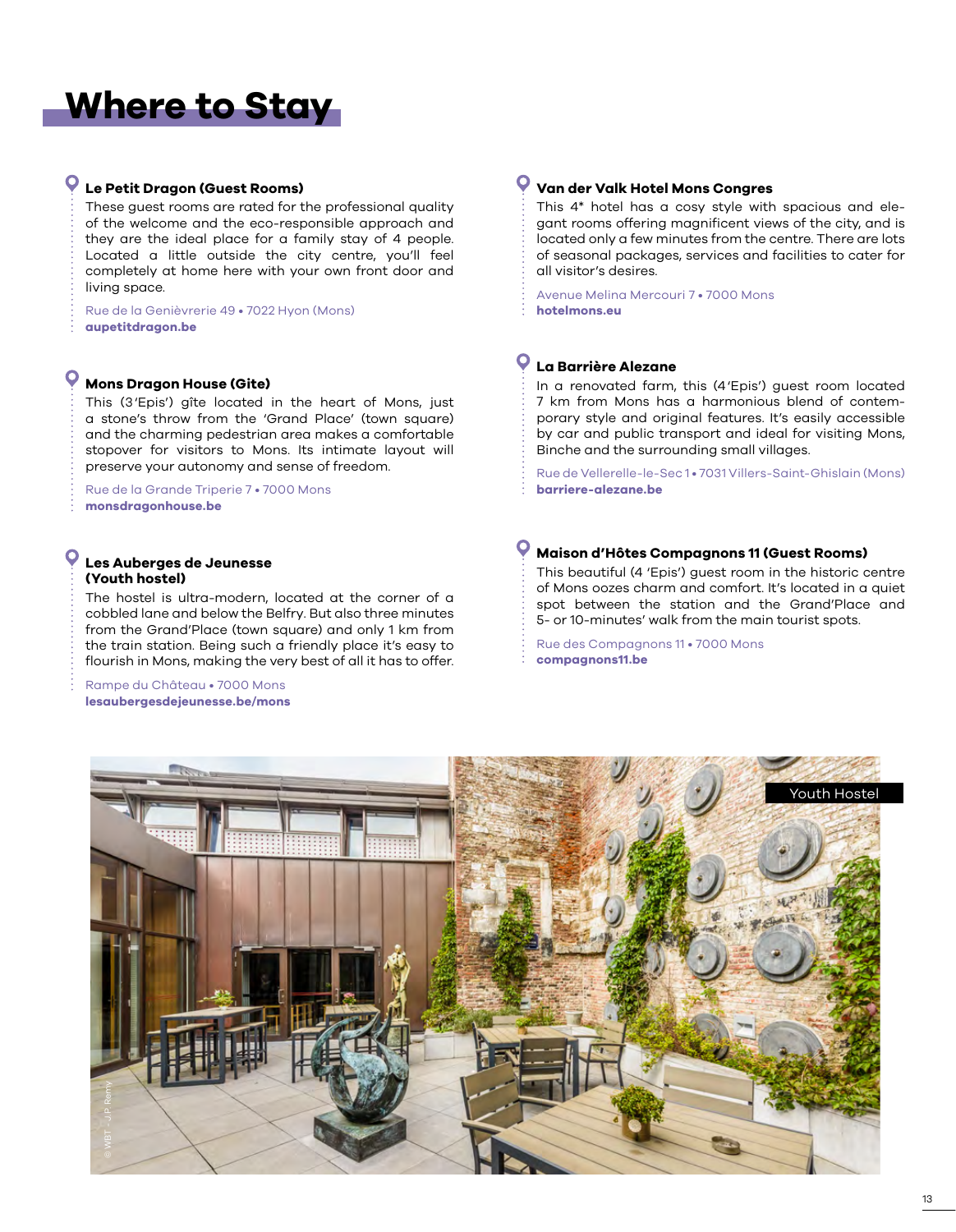## **What to See and Do**

### **<sup>1</sup> BAM**

Installed in a contemporary and refined building, the BAM is a trendy space for discovering artistic creations in all its forms. Each year, it presents two exhibitions of international renown allowing visitors to discover an artist, an artistic movement or a theme related to its collections, which mainly focus on the 20<sup>th</sup> century. The BAM also hosts many artistic events echoing each of the current exhibitions.

Rue Neuve 8 • 7000 Mons **[bam.mons.be](http://www.bam.mons.be/)**

### **<sup>2</sup> Maison Losseau**

Maison Losseau is an astonishing Art Nouveau jewel in the centre of Mons. This old family house was refurbished by its owner at the very beginning of the 20<sup>th</sup> century using the most accomplished artists and craftsmen of the day. Today, you can still admire its interior design and furniture: marble mosaics, multicoloured stained-glass windows, wood panelling and other furniture in precious materials. In addition to the listed house, you'll find a heritage centre left by the renowned lawyer from Mons. An adapted scenography delves into the universe of the library and its cabinet of curiosities. It explores Losseau's passions and preoccupations such as the Art Nouveau he loved, it also houses his magnificent collection of medals and the episode of the discovery of the original edition of 'Une Saison en Enfer 'by Rimbaud.

Rue de Nimy 37-39 • 7000 Mons **[maisonlosseau.be](https://www.maisonlosseau.be/)**

### **<sup>3</sup> Doudou Museum**

Located in the Jardin du Mayeur, enter the Doudou Museum and discover the legend of the Ducasse, a jewel of the intangible heritage of UNESCO and of Mons folklore. Enter this universe and witness the mythical battle between Saint George and the Dragon – a legend in which the town holds dear.

Jardin du Mayeur Grand'Place • 7000 Mons **[museedudoudou.mons.be](http://www.museedudoudou.mons.be/)**